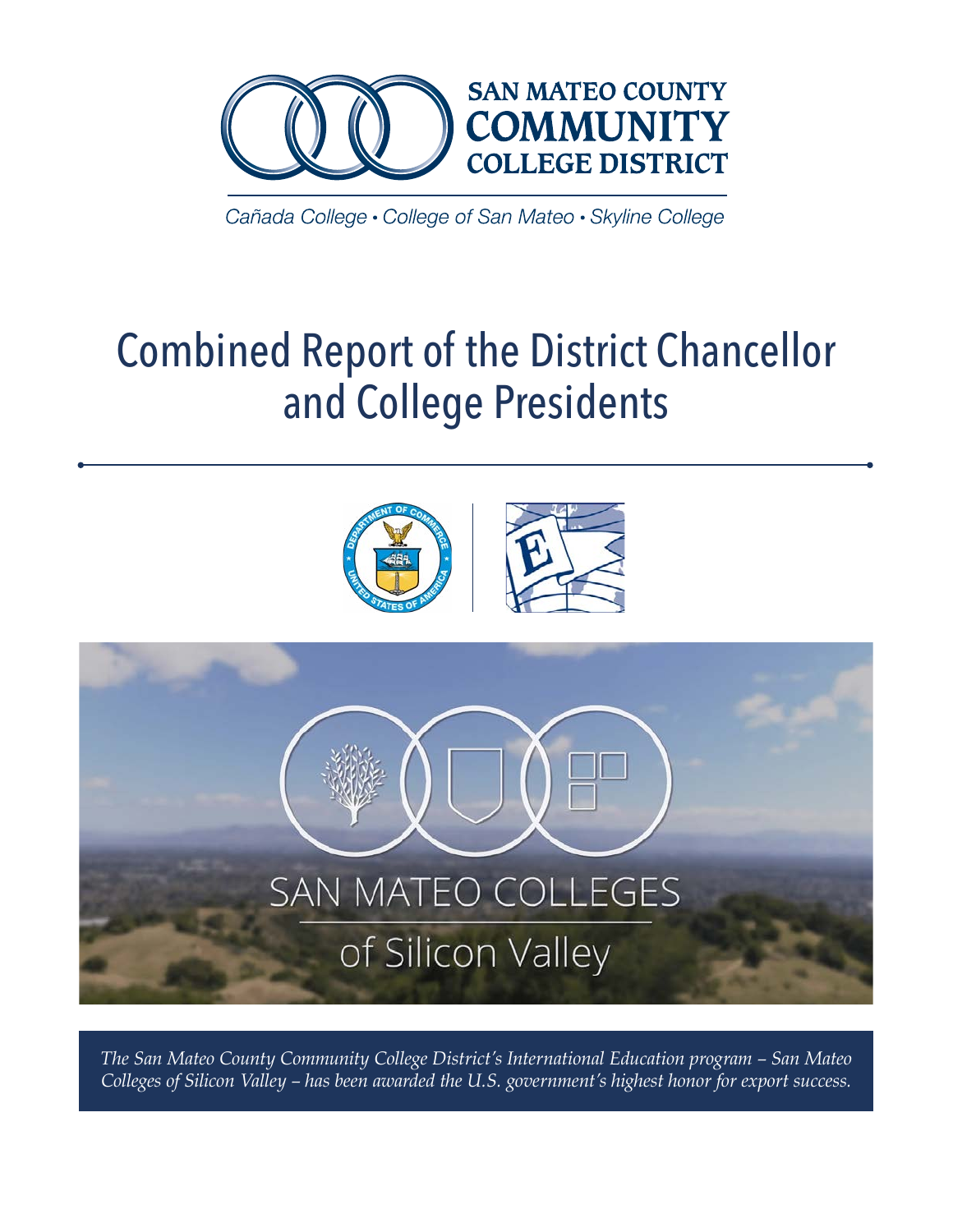

San Mateo County Community College District International Education Program Honored with Prestigious National Award from U.S. Department of Commerce



U.S. Secretary of Commerce Wilbur Ross announced that the San Mateo County Community College District's International Education program – San Mateo Colleges of Silicon Valley – has been awarded the U.S. government's highest honor for export success. Secretary Ross conferred on the program The President's "E" Award, which was first established by President Kennedy in 1961, for contributions to American export growth. The SMCCCD program is the only educational institution among the 28 companies and businesses nationwide honored with this year's prestigious award.

"It is an honor to receive The President's "E" Award and be recognized for the tremendous work our team has done to grow and support our international educational program," said SMCCCD Chancellor Michael Claire. "We believe that engaging international students to come and study at our colleges enriches the culture, education and diversity of our campuses and our community. This award is further validation of that belief."

From 2015 to 2019, SMCCCD's International Education Program served more than 6,500 students from 135 countries. In recent months, due to the COVID-19 pandemic, the international program has pivoted its offerings to increase access for international students from the convenience of their home country. Through enhanced online classes, programs and support services, international students are able to enroll at the colleges of the SMCCCD – Cañada College, College of San

Mateo and Skyline College – through the District's Global Online Learning (GOL) initiative.

"We are thrilled that our Global Online Learning program has been recognized for its reach from Silicon Valley to parts across the globe, while emphasizing local connections and support for students," said Dr. Jing Luan, Provost for International Education and leader of the District's San Mateo Colleges of Silicon Valley. "As we diversify our delivery methods and bring our classrooms to students' homes across the world, we expect greater opportunities for learning and success for all students."

For more information on the international education program, visit [smccd.edu/international.](https://smccd.edu/international/)

#### Cañada College and Skyline College Vice Presidents Earn Top State Award



The Carter Doran Leadership Award is given annually to honor leaders in community college instruction.

California Community Colleges Chief Instructional Officers (CCCCIO) has bestowed its top award on two vice presidents from the San Mateo County Community College District. Dr. Tammy Robinson, Vice President of Instruction at Cañada College in Redwood City, and Dr. Jennifer Taylor-Mendoza, Vice President of Instruction at Skyline College in San Bruno, were honored with the statewide Carter Dolan Chief Instructional Officer Leadership Award at CCCCIO's virtual conference last week.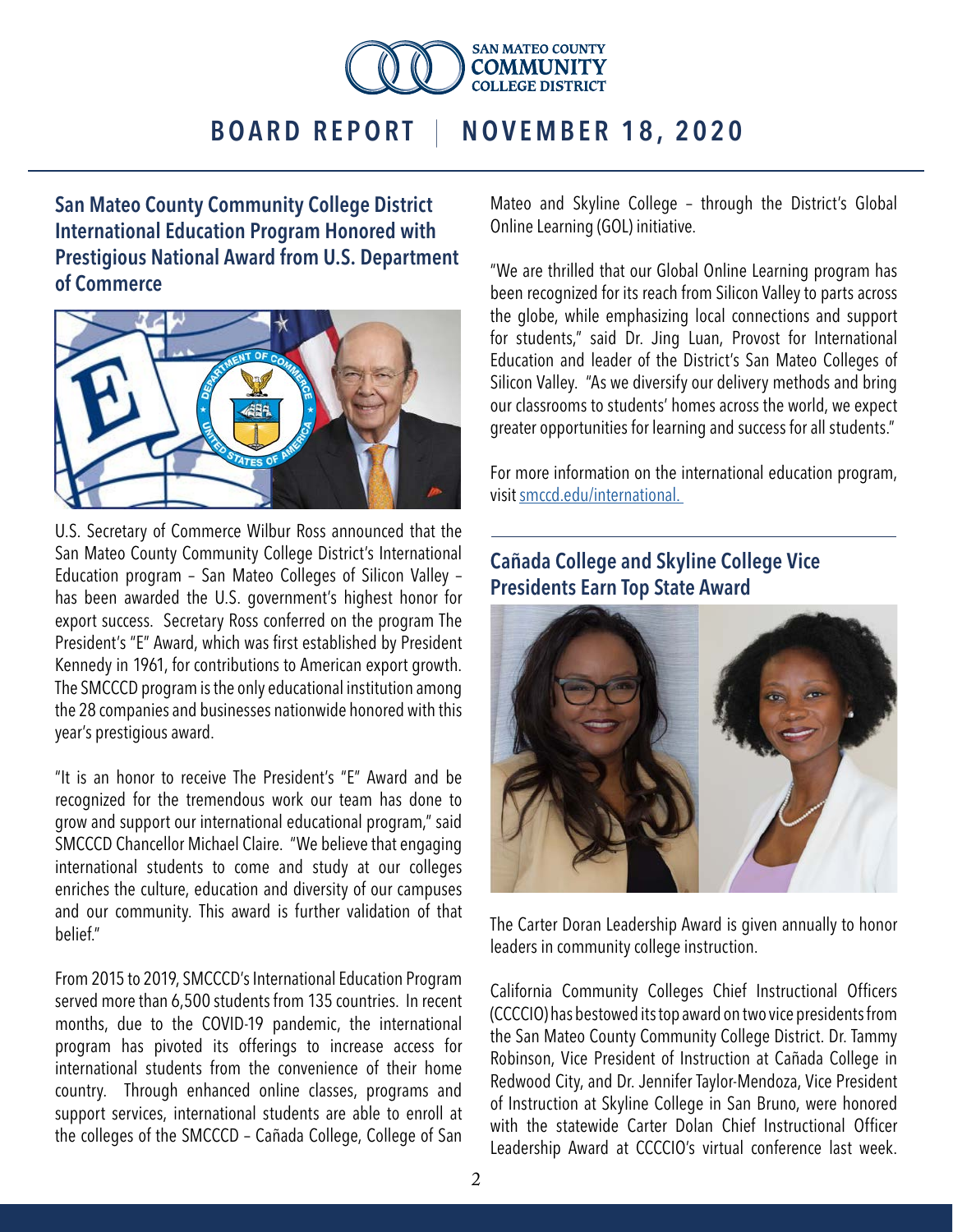

The award recognizes an active instructional administrator who exemplifies leadership by showing qualities that Carter Doran embodied in his role as teacher/dean at Mt. San Antonio and Vice President of Instruction at Santa Ana and College of the Canyons.

"Dr. Robinson and Dr. Taylor-Mendoza have exemplified courageous leadership and embody the spirit of the Carter Doran Leadership award," said CCCCIO President Dr. Jennifer Vega La Serna. "They have led with heart, demonstrated creativity, shown sustained commitment to addressing instructional challenges, and together have made a profound impact on their colleges and the entire California Community College System."

Also honored with the award was Dr. Stacy Thompson, Vice President of Academic Services at Chabot College in Hayward. The three vice presidents worked together in 2020 to lead an examination of equity gaps and structural racism in the California community college system.

 "Dr. Robinson and Dr. Taylor-Mendoza are truly exceptional leaders, with vision and strength that have not only facilitated transformation at Cañada College and Skyline College but have also sparked action across the state community college system," said San Mateo County Community College District Chancellor Michael Claire. "I am so proud of them and their colleagues statewide for their swift action on behalf of our students."

Dr. Robinson was cited for rallying her statewide chief instructional officer colleagues to action after the murder of George Floyd earlier this year. She helped to organize state instructional leaders' Call to Action town halls, and she has been a strong voice for institutional change. She has spoken at a number of statewide events on campus climate, equity and workforce development.

Dr. Robinson, along with Dr. Thompson, created, planned, facilitated and presented at the inaugural African American Leadership Institute. She is past president of the Western Regional Council on Black American Affairs and currently serves as the organization's Vice President of Development.

Dr. Taylor-Mendoza serves as the chief instructional officers'

representative to the State Chancellor's Office Diversity, Equity, and Inclusion (DEI) implementation workgroup. She is also the chair of the newly created CCCCIO DEI Steering Committee, bringing together seven chief instructional officers to serve as strategy leads.

Dr. Taylor-Mendoza is also a co-author of the book "Minding the Obligation Gap in Community Colleges: Theory and Practice in Achieving Educational Equity." The book has been shared nationally and locally and has become a resource for colleges in addressing the equity gaps that have become even more evident during the current pandemic.



#### Digital Art & Animation Students Compete in 24-Hour Animation Contest



On October 3-4, 15 Cañada College Digital Art & Animation students (three teams of five students) participated in the 18th Annual 24-Hour Animation Contest, hosted by California State University, Long Beach. The students logged into a Zoom meeting at 3 p.m. on October 3 and received this year's theme: COVID and "connection." They then had 24 hours to brainstorm, develop, animate, color, edit, create, sound and upload their final 30-second film to YouTube. This year, more than 160 schools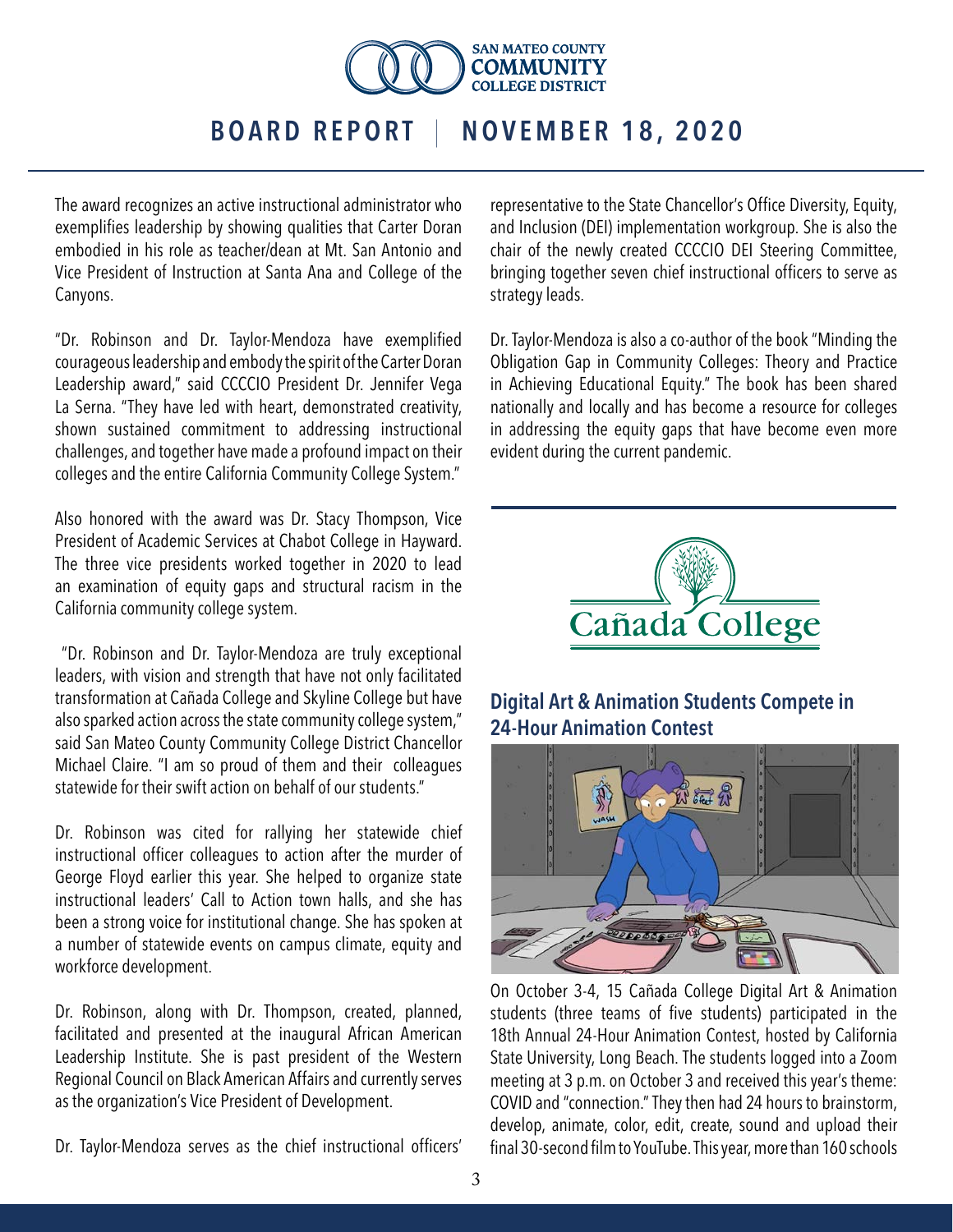

from all over the world participated and two of Cañada's teams placed in the top 100 films, besting teams from prestigious animation schools such as Academy of Art University and UCLA. This was Digital Art & Animation student's second year participating in the challenge and each team picked a creative name to use during the competition so that their school would not become a factor in judging. This is a voluntary activity and the Cañada students represented themselves incredibly well.



Cañada College alumna, Lea Fisher exclaims, "Even though this year was extra stressful with a power outage at my house and submitting our film with only ten minutes to spare, our team created something I'm super proud of. We all persevered and I am glad they convinced me to join in again on the chaos that is 24 Hours!" Cañada College Digital Art & Animation student, Brooke Muschott adds, "24 Hours was the ultimate crash course in animation. In a day, I got to learn about the entire animation pipeline, different roles in animation, and how to efficiently coordinate with a team. With only 24 hours to complete the entire project, there's no time for regrets. Moving so fast gave us the opportunity to see what we did well and what we would do differently next time without being bogged down by perfection." The students also expressed gratitude to Professors Paul Naas, Billy B, David Gainey and Dean Hyla Lacefield for supporting the teams over the 24 hours the students were working.

The film teams that created the captivating [\[REDACTED\]](https://www.youtube.com/watch?v=DS8qpF6SzL8&list=PLzBTwreIsKI2MEIpQIItDoXZX2I5vauy1&index=43) includes: Ciarán Burke, Brooke Muschott, Sierra Sholes, Elizabeth Birdwell and Ivy Wooldridge. The film team that created the wonderful [DINGaLINGaLONGs](https://www.youtube.com/watch?v=Mb5o43RCMTc&list=PLzBTwreIsKI2MEIpQIItDoXZX2I5vauy1&index=100) includes: Veronica Plante, Tabitha Liu, Heather Theroff, Lea Fisher and Damien Salablanca-Cervantes. The film team that created the fantastic

[Team Baby Mode](https://www.youtube.com/watch?v=KldeFfitmdA&list=PLzBTwreIsKI2MEIpQIItDoXZX2I5vauy1&index=137) includes: Ryan Michelsen, Magnus Marshall, Angel Madueno, Lauren Campbell and Stanley Huang.

#### Cañada Hosts High School & Community Partners Forum



Second Annual High School & Community Partners Forum 18 views · Nov 10, 2020  $m = 1$  $\blacksquare$   $\blacksquare$   $\blacksquare$   $\blacksquare$   $\blacksquare$   $\blacksquare$   $\blacksquare$   $\blacksquare$   $\blacksquare$ 

For the second year, Cañada College hosted an information event for high school counselors, teachers, administrators and community partners to network with Cañada counselors, faculty and staff and learn more about new initiatives happening at Cañada College. Due to the pandemic, the event was held virtually with more than 60 community members in attendance via Zoom.

The event, held on November 6, opened with Welcoming Remarks, including an update from President Moore on how the College is supporting students during COVID-19. Vice President Pérez shared how the College has adopted an anti-racist framework to provide a more inclusive learning environment as well as shared updates on Guided Pathways. Vice President Robinson detailed how the College is navigating online learning through our Virtual Campus and learning platforms and Vice President Mendoza updated the group on campus Facilities and access for Spring 2021.

There were a number of informative presentations from members of the campus community, including a presentation on the cost of attending Cañada and scholarship opportunities from the Financial Aid and Promise Scholars Program teams,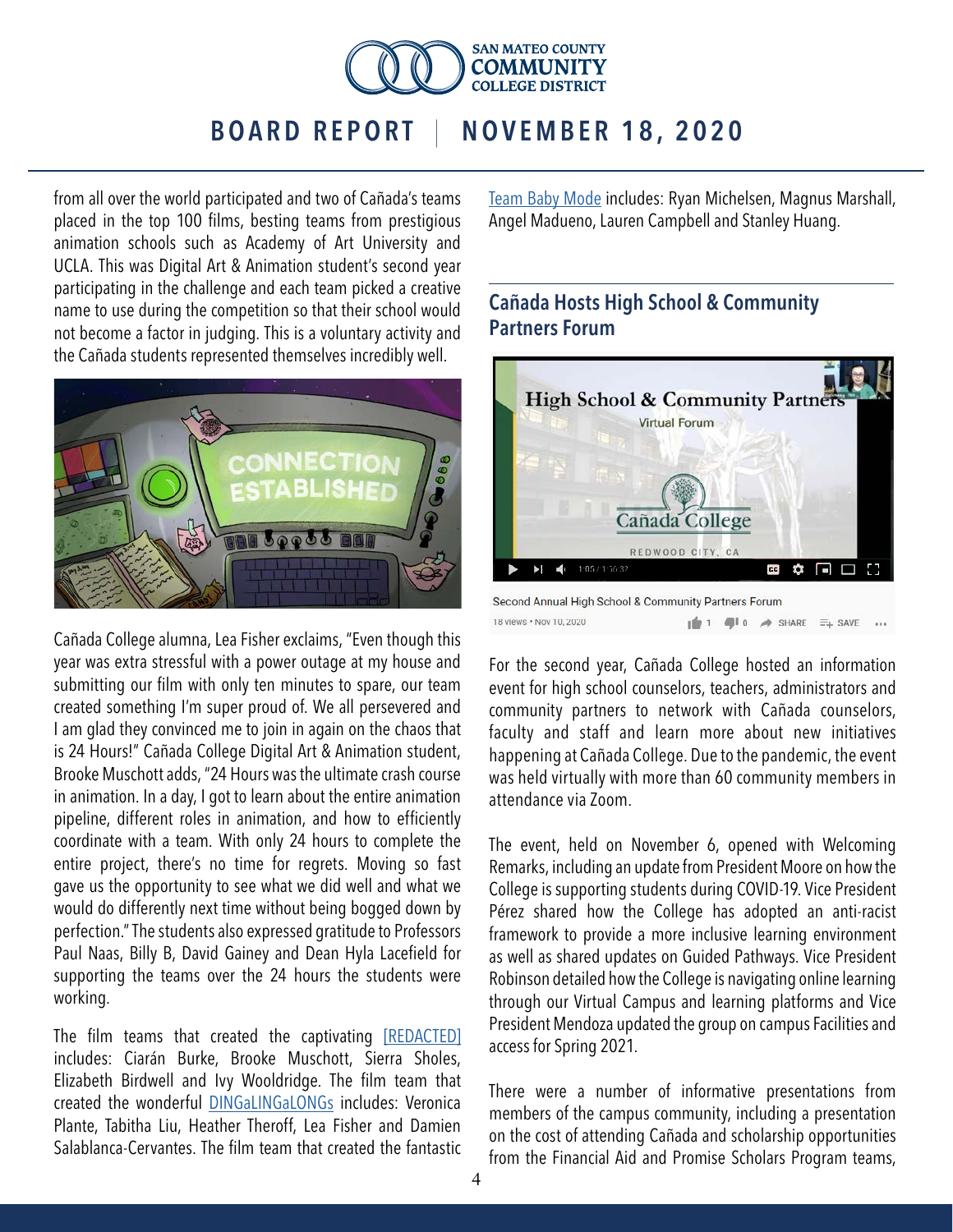

an overview of transfer programs, degrees and certificates including the debut of the College's Program Mapper. The event also included a Career Education Showcase where several faculty members spotlighted their programs, including: Paralegal/ Business, Interior Design and Digital Arts & Animation. Many students attend Cañada College for its Adult Education Programs and staff from the College for Working Adults (CWA) and English as a Second Language (ESL) presented the educational opportunities available. The highlight of the event was the student panel where Cañada College students, from a variety of programs, shared how they have been personally impacted by COVID-19 and provided insight on the campus resources available to support students so they can continue to study.

Feedback from our high school and community partners was positive and they shared that they enjoyed hearing stories directly from the students and loved learning more about all the incredible opportunities that San Mateo County youth have at Cañada College. The Forum was recorded and can be viewed [here.](https://www.youtube.com/watch?v=nqSiAAmTwO0&feature=youtu.be)

College of San Mateo

#### CSM Photography Students Receive Their COVID-19 Portfolio Books



Clara Coady, a CSM photography student shows off her new book of student photography.

CSM Photography Professor Richard Lohmann

Last spring, when face-to-face learning was replaced with virtual instruction, CSM's photography faculty and students were confronted with a daunting challenge. How would they complete a portfolio of 12 prints while working virtually without access to a darkroom or digital lab?

Photography Professor Richard Lohmann's solution was to replace the class assignments with a new assignment: shoot weekly photos that document the students' life during a pandemic. To replace the final portfolio, they used these images to create a 105-page, hardbound book titled Living under Covid-19: A Visual Diary.

Students used photography to document and describe their experiences coping with the sudden transition studying and working in a virtual world, social isolation, and an unknown future. At the end of the semester they collectively shot over 3,000 photographs.

In late October, each of Lohmann's photography students enthusiastically received their printed book. It was the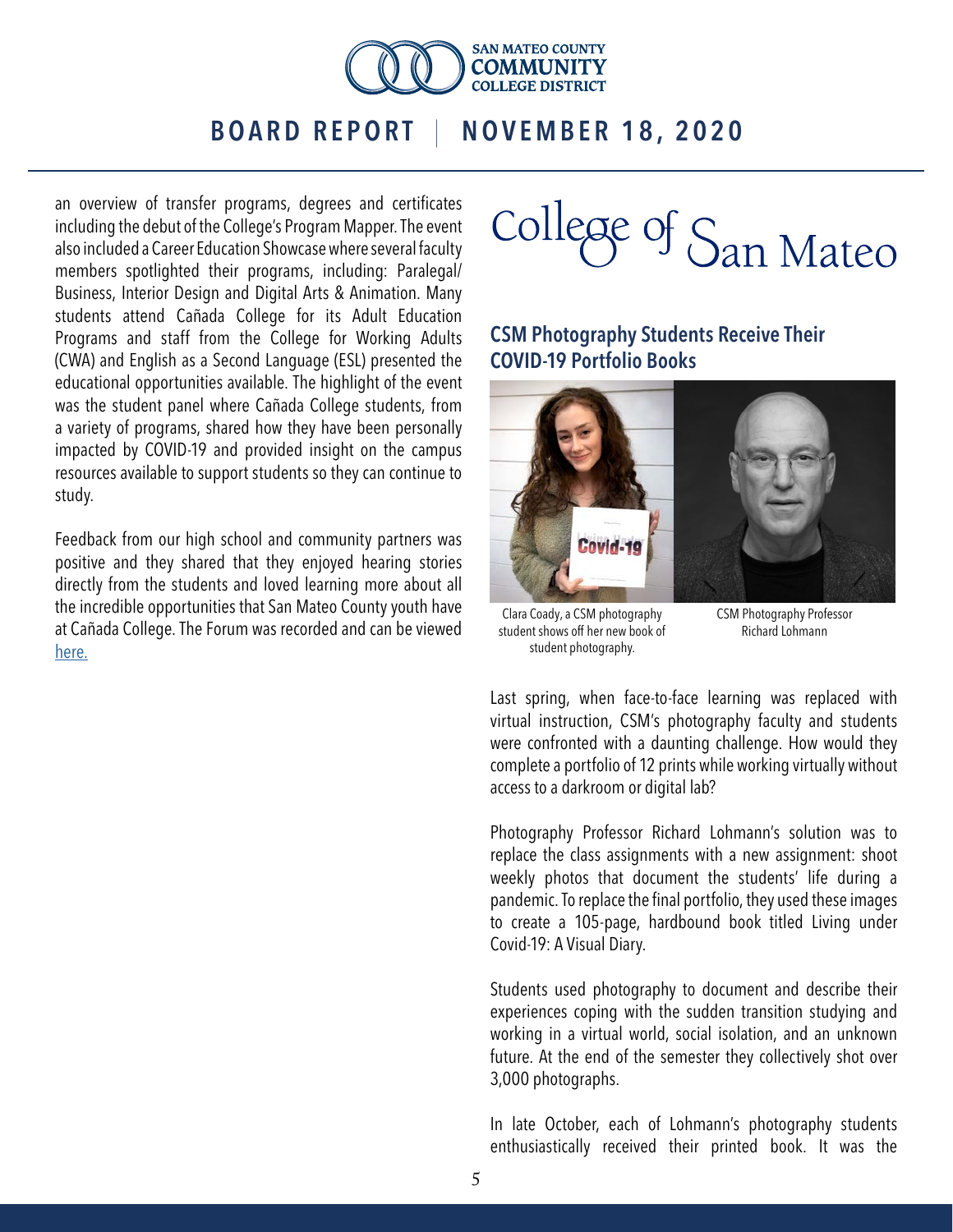

culmination of a project that Lohmann never imagined before the arrival of the coronavirus. His adaptability allowed his students to explore new creative avenues with remarkable dedication. This book is their personal memento of this significant period in history.



#### Honors Project Students Published in Academic Journal



Congratulations to three Honors Project students, Shiloh Andersson, Hanna Francis and Kelsey Takaha, for having their work published in Think You?!, the academic journal of the Bay Honors Consortium.

But there's more. [This symposium](https://thinkyou.bayhonors.org/index.php/publications/15-2020-symposium) page displays all seven CSM Honors Project students—including the three above, with links to their

published pieces—accepted to present at the spring 2020 BHC Symposium, which would have been held at UC Berkeley.

Here are the seven students, followed by the discipline heading under which they are listed.

- Shiloh Andersson, Physics
- Hanna Francis, Legal Studies & Criminology
- Manraj Gill, Economics
- Paignton Howarth-Dunn, History
- Isabel Lainez, Ethnic Studies
- Makara Pen, STEM: Computational Sciences
- Kelsey Takaha, Sociology

#### Highlights from Skyline College's 3rd Annual UndocuWeek



From October 19-23, Skyline College held its 3rd annual UndocuWeek of Action, this time in a virtual setting. Without tasty snacks and therapy dogs – and with the stress of the November 3 election looming – there was a decidedly more serious tone to this year's events.

New Student Club Formed: F.I.R.E. Significantly, Skyline College students met and established a new club, FIRE – Fighting for Immigrant Rights & Equity – and elected their first president, Oliver Eliastinoco. He explained:

"More than a club, our goal is to establish real tangible resources for students at Skyline, especially as we've moved into a virtual environment, and to see to actively reaching and encouraging undocumented students. FIRE will be inclusive of allies, undocumented and immigrant students, working to highlight the true diversity of students on our campus living with an undocumented status - these include Asian, Filipinx, African and Middle Eastern students as well as Latinx. These are voices not traditionally spotlighted, however these stories must be told."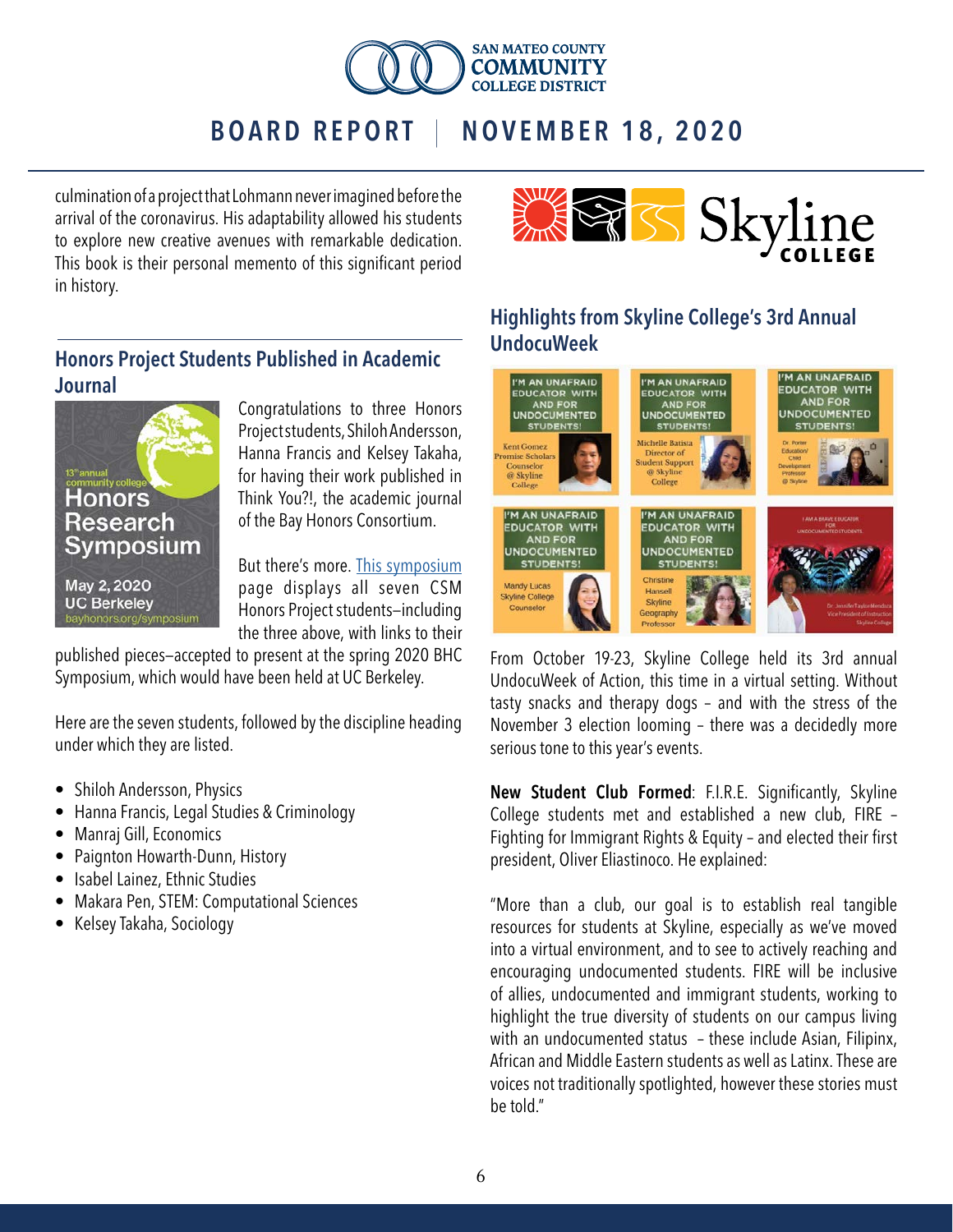

UndocuWeek Webinars – A Rich Source of Information. The California Community College (CCC) system and its partners sponsored daily webinars. Adjunct faculty member and Grove Scholars Counselor Trisha Tran shared her experience participating in a [webinar for counselors.](https://guides.skylinecollege.edu/c.php?g=279148&p=7905847)

"Things really resonated. The talk provided a gentle reminder for counselors to be active advocates for Dreamers, to be "hope drivers." The webinar explained that the language to use with students is that their top career choice may not be available now, however, so much may change by the time they're ready to join the workforce, it may be possible then. The webinar concluded by asking counselors and allies to decide: what actions will you take to make a difference?"

If you weren't able to participate, all webinar recordings are availabl[e here](https://guides.skylinecollege.edu/c.php?g=279148&p=7905847).

Allies Came Together. At last year's UndocuWeek, allies and students came together and built a "Wall of Support" in the Library that included personal immigration stories, students' ICE protest posters and pictures of Skyline employees displaying "I am an unafraid educator" signs. This year, more than 25 employees posted their photo statements to create a virtual wall of support on the Dream Center's Instagram page.

Change the Subject. If you missed the Library's screening of Change the Subject, A Documentary about Labels, Libraries and Activism, featuring undocumented student activists at Dartmouth College, you can watch it [here.](https://video.vermontpbs.org/video/change-the-subject-23nbpj/) The film is also available for you to show in class as long as you request permission from the filmmakers ahead of time: changethesubjectdoc@gmail. com. Stay tuned for information about future screenings by FIRE as well as the Library.

Here's What Allies Can Do. If you'd like to become a more involved ally for our undocumented community, here are some ideas.

Join us for the [Dream Center Task Force](https://skylineshines.skylinecollege.edu/uncategorized/dream-center-task-force-seeks-new-members/)'s next November meeting by emailing your interest to Jessica Silver-Sharp at [silversharpj@smccd.edu.](mailto:silversharpj%40smccd.edu.?subject=)

Contact Dream Center Coordinator Pamela Ortiz Cerda at [Ortizcerdap@smccd.edu](mailto:Ortizcerdap%40smccd.edu?subject=) to subscribe to the Dream Center Newsletter of upcoming events and resources.

Make a donation to the Skyline College **[Dream Center Fund](https://guides.skylinecollege.edu/c.php?g=279148&p=7991448)**, an emergency fund just for Skyline College students and Dream Center programs.

Find an hour to watch the [webinar](https://guides.skylinecollege.edu/c.php?g=279148&p=7905847) that best pertains to your role on campus.

Support students with direct referrals to the FIRE Club, to [Personal Counseling,](http://www.skylinecollege.edu/healthandwellness/personalcounseling.php) to Skyline's free *Immigration Legal Clinic*, and of course, to the [Dream Center](https://skylinecollege.edu/dreamcenter/).

Thank you for your continued support!

*Article by Jessica Silver-Sharp*

#### Equity Academy Brings together Community of **Educators**



On October 7-8th, the Equity Institute (EI) hosted the fifth equity academy, "Delivering Student-Ready STEM Education: Critical Competencies for Student Success." This experience brought together teams representing 11 California Community Colleges including, Skyline College, College of San Mateo, West Valley College, College of Alameda, Laney College, Los